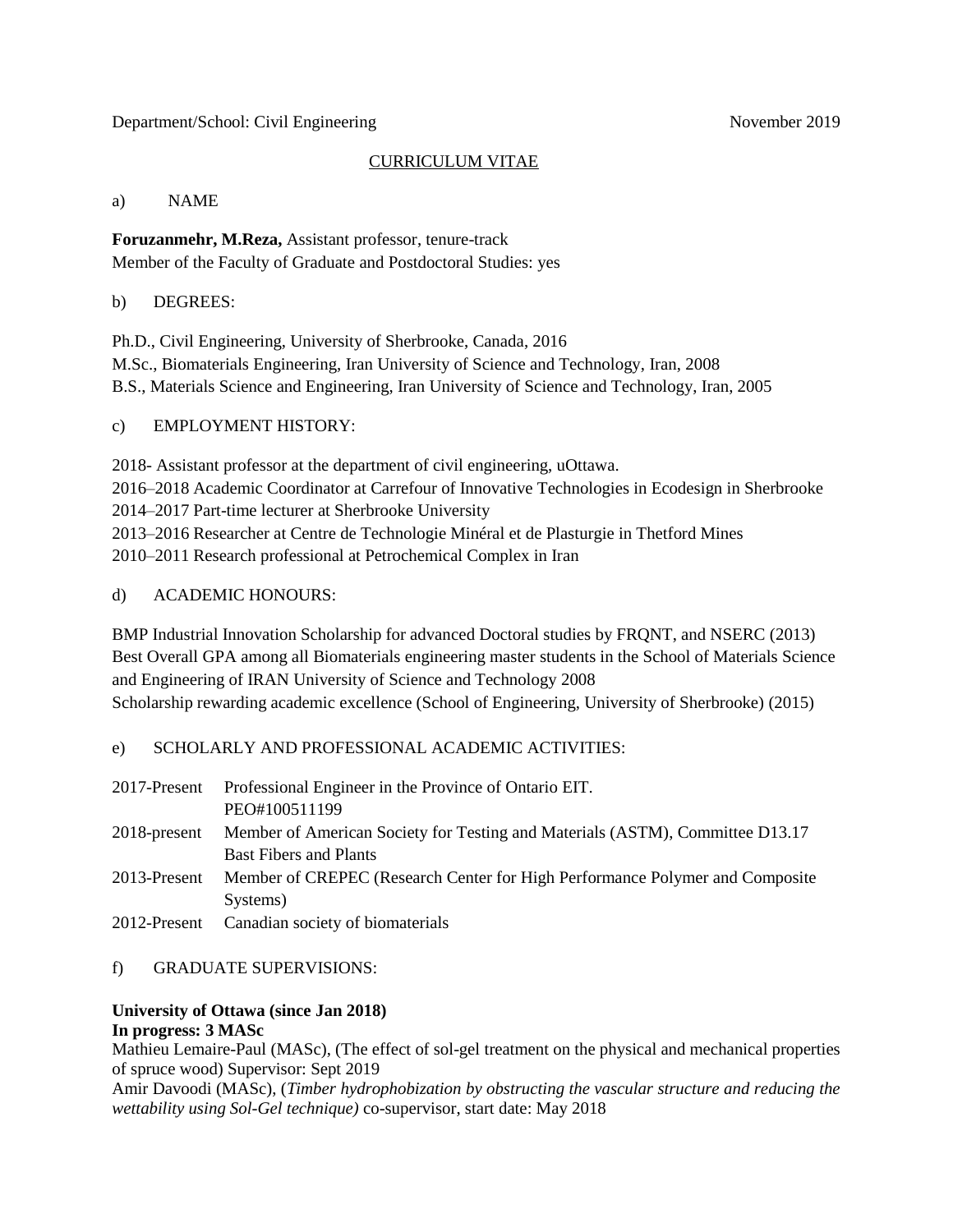Ineku Amhayesus Metaferia (MASc), (*The Characterization of viscoelastic properties of steel corrosion prducts)* co-supervisor, start date: Oct 2018

#### **Université de Sherbrooke (since Jan 2018) Completed: 4 PhD, 1 Master**

Lina Boulos (PhD), (*The effect of Zirconium dioxide on the physical and mechanical properties of flax fibers),* Co-supervisor.

Babak Fathi (PhD), (*The effect of cellulose oxidation on grafting efficiency of silane on flax fibers*).

Clement Richard (MASc), (*Caractérisation chimique des fibres d'asclépiade et l'effet de différents traitements sur son comportement),* Co-supervisor.

Marie Bayart (PhD), (*The effect of TiO<sup>2</sup> grafting on short flax fibers for injection molding of polylactic acid reinforced composites),* Co-supervisor.

Pierre ovlaque (PhD), (*Injection molding of polylactic acid reinforced with milkweed floss fibers*), Cosupervisor.

# g) GRADUATE COURSES:

2016-2017 Dégradation des matériaux

2018-2019 Characterization methods for materials

# h) EXTERNAL RESEARCH FUNDING:

| Year      | Source           | $Type*$       | Amount   | $Purpose**$ | Title of Project                  |
|-----------|------------------|---------------|----------|-------------|-----------------------------------|
|           |                  |               | per year |             |                                   |
| 2018-2023 | $NSERC -$        | $\mathcal{C}$ | \$26,000 | Research    | Development of sustainable        |
|           | Discovery Grant  |               |          | PI(100%)    | building materials using Canadian |
|           |                  |               |          |             | bio-mass                          |
| 2018-2023 | Discovery Launch | $\mathcal{C}$ | \$12,500 | Research    | Development of sustainable        |
|           | Supplements      |               |          | PI(100%)    | building materials using Canadian |
|           |                  |               |          |             | bio-mass                          |
| 2019      | <b>WUSRS</b>     |               | \$4000   | Research    | Honeycomb-reinforced concrete     |
|           |                  |               |          | PI(100%)    |                                   |
| 2019      | <b>WUSRS</b>     |               | \$4000   | Research    | Milkweed Fibers & Cement Paste    |
|           |                  |               |          | PI(100%)    | Shrinkage                         |

### i) INTERNAL RESEARCH FUNDING:

Upon my appointment to the tenure-track position in January 2018, I was granted start-up funds in the amount of \$30,000 (\$20,000 from the Faculty of Engineering and \$10,000 from the Department). Supplemental start-up funds for purchasing lab equipment (\$ 100,000)

# j) PUBLICATIONS:

1) Life-time summary according to the following categories: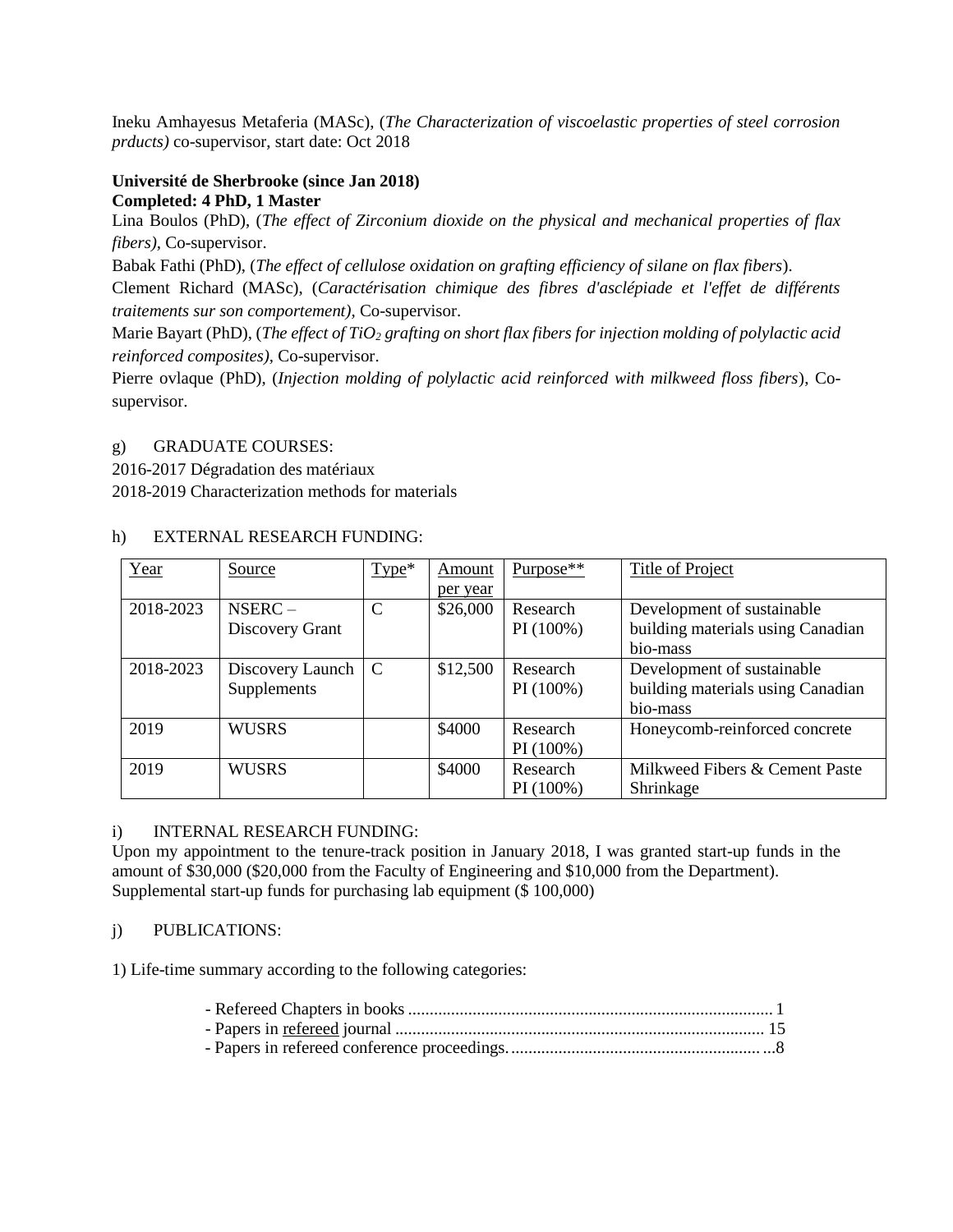## Refereed Chapters in Books:

1. **Foruzanmehr, M.** Stevanovic, T. Robert, M. (2017). Chapter: Milkweed Floss Fibers – Characterization and Potential Industrial Applications. Taylor & Francis Group

# Papers in refereed Journals:

- 1. Richard, C., **Foruzanmehr, M.** et al. Characterization of components of milkweed floss fiber, Separation Science and Technology (Philadelphia) Article in press 2018.
- 2. Ovlaque, P., **Foruzanmehr, M.** et al. Milkweed floss fiber/PLA composites: effect of alkaline and epoxy-silanol surface modifications on their mechanical properties Composite Interfaces DOI:10.1080/09276440.2019.1655316
- 3. Boulos, L., **Foruzanmehr, M.** et al. The effect of a zirconium dioxide sol-gel treatment on the durability of flax reinforcements in cementitious composites. Cement and Concrete Research. DOI: 10.1016/j.cemconres.2018.10.004 115, pp. 105-115,2019
- 4. Fathi, B., **Foruzanmehr, M.** et al., Novel approach for silane treatment of flax fiber to improve the interfacial adhesion in flax/bio epoxy composites. Journal of Composite Materials. Article in Press 2019
- 5. Boulos, L., **Foruzanmehr, M.** et al., Evolution of the interfacial transition zone and the degradation mechanism of zirconia treated flax fabric reinforced cementitious composites. Construction and Building Materials. pp. 120-130,2019
- 6. Boulos, L., **Foruzanmehr, M.** et al., Wetting Analysis and Surface Characterization of Flax Fibers Modified with Zirconia by Sol-Gel Method. Journal of surface and Coatings Technology. DOI: 10.1016/j.surfcoat. 313, pp. 407-416, 2017
- 7. Bayart, M., **Foruzanmehr, M**. et al., Mechanical and Durability Characterization of Nano-reinforced Flax Fibers/PLA composites. Journal of fiber and polymers. DOI: 10.1007/s12221-017-7123-x 18(7), pp. 1288-1295 2017.
- 8. Fathi, B., **Foruzanmehr, M.** et al., The Effect of TEMPO oxidation of flax fibers on the grafting efficiency of Silane coupling. Journal of material science. 52(17), pp.10624-10636, 2017.
- 9. **Foruzanmehr**, **M.** et al., The Effect of Cellulose Oxidation on Interfacial Bonding of Nano-TiO<sup>2</sup> Thin Film to Flax Fibers. Journal of Cellulose. DOI: 10.1007/s10570-016-1185-6 24(3), pp. 1529-1542, 2016
- 10. **Foruzanmehr, M.** et al. Physical and Mechanical Properties of PLA Composites Reinforced by TiO<sup>2</sup> Grafted Flax Fibers. Journal of Materials and Design. DOI: 10.1016/j.matdes. 106, pp. 295-304, 2016.
- 11. **Foruzanmehr, M.** et al., Degradation Characteristics of New Bio-Resin Based- FRP for External Rehabilitation of Structures. Journal of Composite Materials. DOI: 10.1177/0021998315590262. 50(9), pp. 1227-1239, 2016
- 12. **Foruzanmehr, M.,** Benmokrane, B. et al., Laboratory Evaluation of Chemical Resistance of Pultruded GFRP Dowels for Concrete Pavement. Journal of Materials and Structure. DOI: 10.1617/s11527-015-0549-y, 49(3), pp. 929-940, 2016
- 13. Beauvais, S., **Foruzanmehr, M.** et al., Interactions between bone cells and biomaterial: An Update. Journal of Frontiers in Bioscience. DOI: 10.2741/S460 8(2), pp. 227-263, 2016
- 14. **Foruzanmehr, M.** et al., The Effect of Grafting a Nano-TiO<sub>2</sub> Thin Film on physical and mechanical properties of Cellulosic Natural Fiber. Journal of Materials and Design. DOI: 10.1016/j.matdes. 85, pp. 671-678, 2015
- 15. **Foruzanmehr, M.** et al., Nano-structure TiO<sub>2</sub> film coating on 316L stainless steel via Sol-Gel technique for blood compatibility improvement. Nanomedicine Journal. DOI: 10.7508/nmj.2014.03.002, pp.1, 2014.